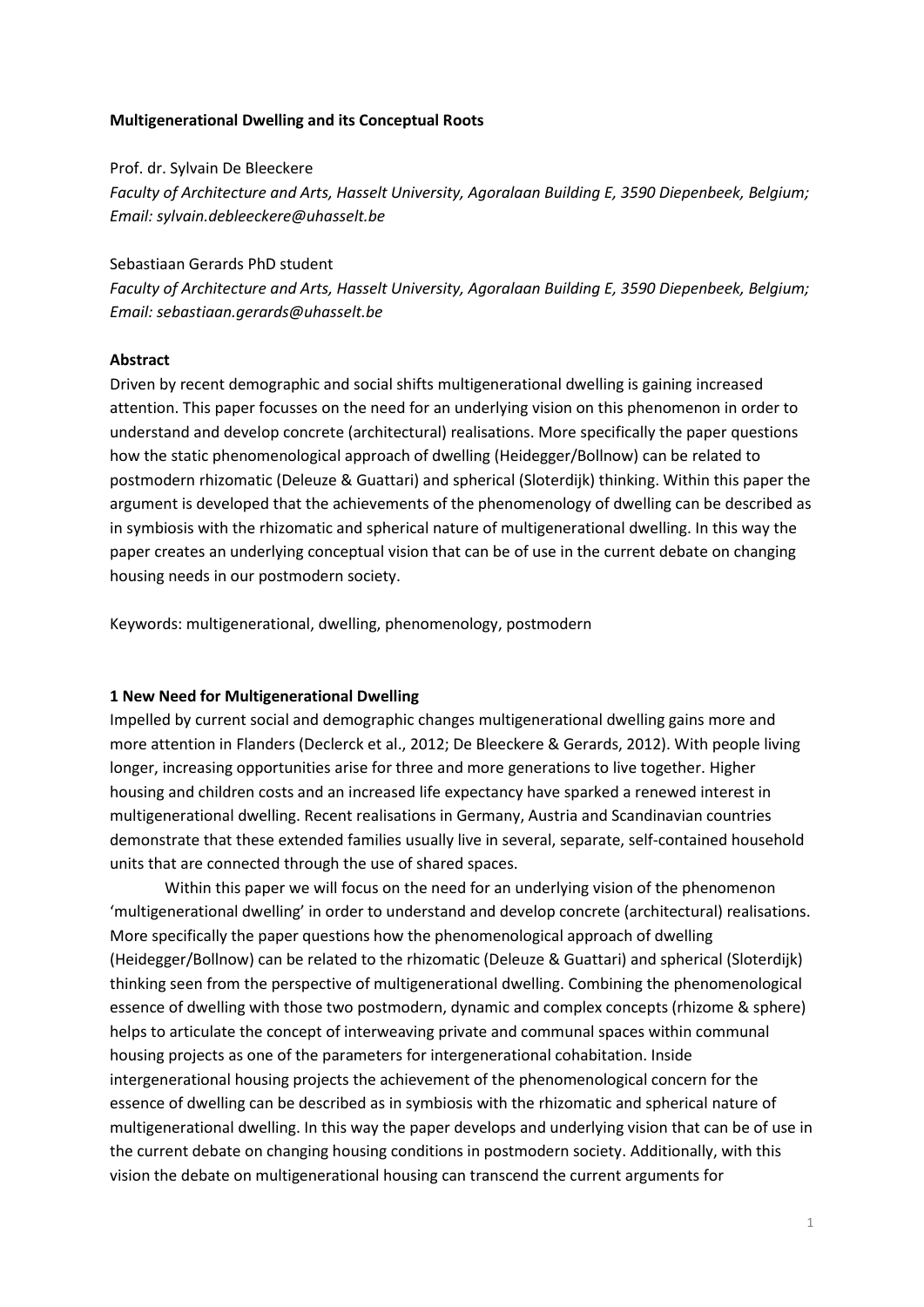multigenerational housing, which are mostly of an economic ('housing market') and sociologic ('demographical statistics') nature.

# **2 Phenomenological Essence of Dwelling**

Despite its historical roots, a clear conceptual definition for a renewed way of multigenerational dwelling is inexistent. Given the difficulties to explain and define dwelling itself (Coolen, 2009), the lack of a conceptual definition for multigenerational dwelling as a new housing concept isn't surprising at all. Nevertheless, to understand the conceptual roots of modern multigenerational dwelling, we begin our study by investigating the phenomenological essence of dwelling as it is described in the work of the founding authors of the phenomenology of dwelling: Martin Heidegger and Otto Friedrich Bollnow.

## 2.1 Being a Dweller

Dwelling in itself has a central focus within the discipline of phenomenology (Moore, 2000). Perhaps the starting point for its inquiry was Heidegger's interest in place and dwelling (Lefas, 2009). From our point of view, the fact that dwelling has become a theme in the twentieth-century philosophy is a very telling sign. It suggests that there is a close connection between dwelling and the questions and problems of the post-war period, especially in Germany. For the first time, dwelling itself became a real issue.

According to Heidegger, dwelling identifies the essential element of what it means to be a human being living in the world (1971). Within the context of reconstruction after World War II in Germany, Heidegger started reflecting about the phenomenon 'space'. Space as a phenomenon uncovers dwelling, which is only possible if thinking and dwelling are open and aligned to each other. This is missing in the pure rational, functional and technological thinking in post-war Germany and implies the forgotten roots of the phenomenon 'dwelling' (Lefas, 2009).

In *Sein und Zeit* (1926) Heidegger describes the basic constitution of '*Dasein*' as a formal way of 'being-in-the-world'. In *Bauen Wohnen Denken* (1954) / *Building Dwelling Thinking* (1971) he takes a more concrete approach to describe the way in which human beings are on earth. 'To be a human being means to be on earth as a mortal. It means to dwell' (Heidegger, 1971: 145). The first part of his essay deals with the question what it means to dwell. According to Heidegger, we are inclined to think that we build a house or a shelter in order to dwell somewhere, so that we attain to dwelling by means of building. From this perspective, dwelling and building are related as end and means. Heidegger, however, criticizes this end-means relationship. In his view, building is not merely a means in which human beings are on earth. Only if we are capable of dwelling, we can build. 'We do not dwell because we have built, but we build and have built because we dwell, that is because we are dwellers' (Heidegger, 1971: 146). This 'being a dweller' refers to an anthropological characteristic of human being. Human beings ever search anew for the future of dwelling.

It seems that 'being at home' in Heidegger's writings does not always have the same meaning. In *Bauen Wohnen Denken* he writes: 'The truck driver is at home on the highway, but he does not have his shelter there; the working woman is at home in the spinning mill, but she does not have her dwelling place there , the chief engineer is at home in the power station, but he does not dwell here' (Heidegger, 1971: 143-144). It appears from this quotation that 'being at home' is used here in a weak sense compared to the pregnant meaning in *Sein und Zeit* (Moore, 2000). In *Bauen Wohnen Denken* being at home means something like having practical knowledge of the situation and knowing how to act. Consequently, being at home - in this weak sense - is not the same as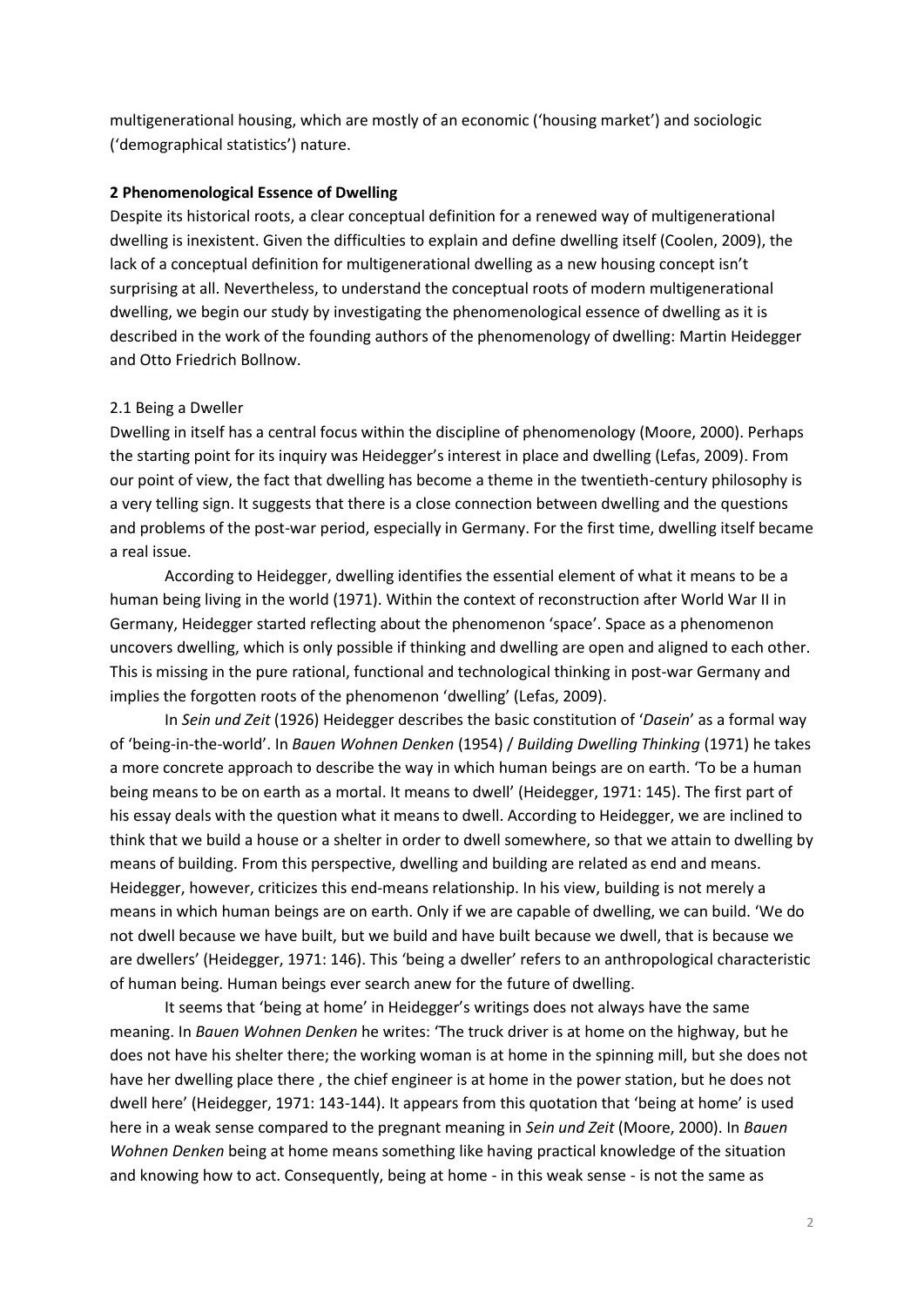dwelling somewhere.

In the next part of *Bauen Wohnen Denken*, Heidegger broadens his scope, paying attention not only on the physical, but also on the inter-relational and theoretical aspects of dwelling by introducing a theory of what he calls the *fourfold* (*Geviert*); which is the ensemble of earth, sky, divinities and mortals. To preserve the fourfold, to save the earth, to receive the sky, to await the divinities, to escort mortals – this fourfold preserving is the simple nature, the preserving, of dwelling (Heidegger, 1954). In *Bauen Wohnen Denken* Heidegger does not provide any ontological foundation for the concept or idea of the *fourfold* (Heidegger, 1971)*.* Heidegger only argues that 'on earth' already means 'under the sky', and that both of these also mean 'remaining before the divinities', and include a 'belonging to men's being with one another'. The *fourfold* simply means that there are four aspects, which are one at the same time. When we say 'earth' we are already thinking of the other three along with it 'by way of the simple oneness of the four'. The same holds for the sky, the divinities and the mortals respectively.

Even though in *Bauen Wohnen Denken* an ontological foundation for the *fourfold* is missing, Heidegger's analysis is insightful for two reasons. First, it reminds us of his earlier description of human '*Dasein*' as 'being-in-the-world'. The basic character of dwelling is to spare and to preserve. Mortal human beings are in the world - they dwell - by preserving the *fourfold,* that is by saving the earth, receiving the sky, awaiting the divinities and initiating their own mortality. Second, the idea of the *fourfold* illustrates that dwelling not only refers to an activity amidst a material environment, but also to the existential dimensions of human life. Being human is dwelling, that is, staying with and among things under one roof (Heidegger, 1971).

In his essay *Bauen Wohnen Denken* Heidegger offers a concrete paradigm of what dwelling 'has been' by pointing to the Black Forest farmhouse and 'how it [namely, the dwelling of previous times] was able to build' – without thereby linking it with the demand 'that we should or could go back to building such houses' (Heidegger, 1971: 158). Heidegger describes a handicraft that itself is rooted in rustic dwelling, and therefore not only stands in close connection with peasant life, but in fact the peasant's dwelling.

*Here the self-sufficiency of the power to let earth and heaven, divinities and mortals enter in simple oneness into things, ordered the house. It placed the farm on the wind-sheltered mountain slope looking south, among the meadows close to the spring. It gave it the wide overhanging shingle roof whose proper slope bears up under the burden of snow, and which, reaching deep down, shields the chambers against the storms of the long winter nights. It did not forget the altar corner behind the community table; it made room in its chamber for the hallowed places of childbed and the "tree of the dead"-for that is what they call a coffin there: the Totenbaum-and in this way it designed for the different generations under one roof the character of their journey through time. A craft which, itself sprung from dwelling, still uses its tools and frames as things, built the farmhouse. (Heidegger, 1971: 157-158)*

In *Gelassenheit* (1959) Heidegger continues his argumentation and asks: 'Does there exist anymore a peaceful dwelling of man between heaven and earth?' Does there exist anymore the homeland capable of receiving roots, in whose earth man stands firmly (*steht standing*)*,* i.e., is on solid ground (*boden-ständig*) (Heidegger, 1959)? Heidegger's answer could not have been clearer. He argues that many German people lost their homeland, had to abandon their villages and towns, and they were driven from the land of their home. Countless others, for whom homeland has been preserved, nevertheless left, fell into busyness of the big cities and had to move to the desolateness of industrial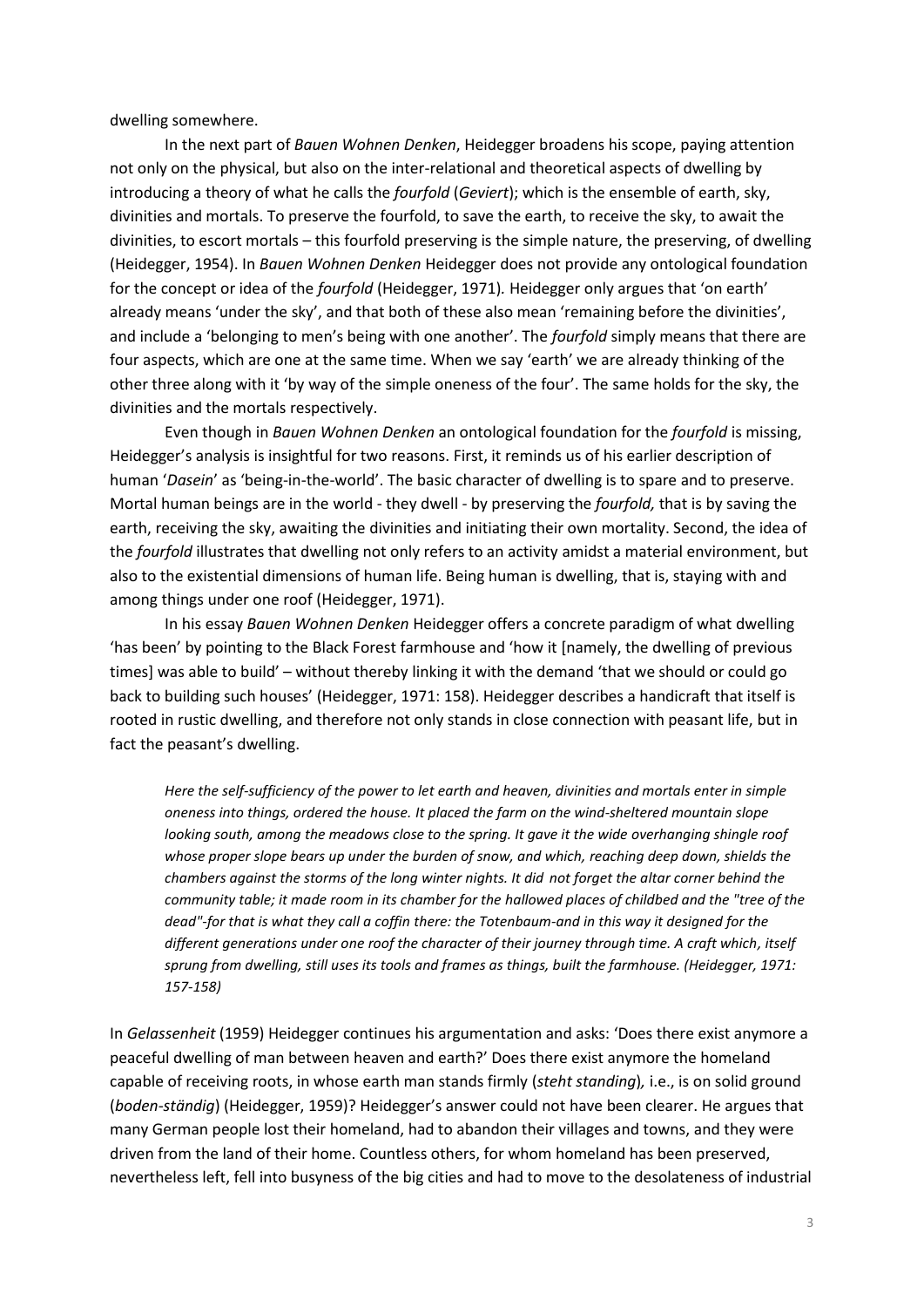regions. They have been alienated from their native place. We have lost our rootedness, Heidegger says, and thus we can no longer dwell the way earlier generations could (Heidegger, 1959). However, Heidegger's vocabulary has its own peculiar colouring that rather evaporates than articulates the realm of dwelling.

### 2.2 Real Dwelling

In his essay *Der erlebte Raum* (1961), but also is his more extensive work *Mensch und Raum* (1963) / *Human Space* (2011), Bollnow argues that philosophy at his time was mostly concerned with the problem of the temporal structure of human existence and neglected the spatial constitution of human life. According to him, we need a reflection on the problem of lived space (*elebter Raum)*. Bollnow's phenomenological approach is based on the observation of the lived space as men's place to dwell. From Bollnow's point of view phenomenology of human dwelling has four modifications of spatiality, which are not mutually exclusive (2011). They cross each other, they form structural layers which are always simultaneously present. The first modification of spatiality is a primary naive spatial confidence, the feeling of security like that of a child. This is contrasted with the second modification which might be described as the fear of homelessness, which results in the feeling of being lost. This again is countered by the third modification, the institution of the house to provide protection. But, Bollnow states, since no protection is absolute, the consciousness of a higher level of security in larger spatial dimensions is of great importance and definable as the fourth modification.

In *Mensch und Raum* Bollnow uses a phenomenological language. For him concrete lived space, the space in which a human being remains and moves, is entirely different from the abstract space of mathematicians and scientists. According to him, a house or home is the centre of the spatial life of the individual. Within his phenomenological work Bollnow comes to the insight that the main characteristic of a house is related to the difference between the inner and outer space. Through building a house or home, man carves out of the universal space his secure and private space. The walls of this private house represent the boundary between inner and outer space. Of course, this boundary is not a static or fixed one. Moreover, we are able to cross this boundary. Inside and outside are not just elements in an objective geometrical space to be described along a couple of objective axes. The fact that a house has windows and doors, demonstrates Bollnow's understanding of a threshold, a boundary as something to cross or an invitation to pass (2011). Although the house is an area of peace, security and safety, a human being would pine away if he locked himself in his house to escape from the dangers of the world outside. He must go out into the world to fulfil his role in life. According to Bollnow, security and danger both belong to the human condition, and consequently to both areas of the inhabited space (2011).

Obviously, Bollnow's philosophical viewpoint gives priority to 'protecting space' (Bollnow, 2011). In accordance with Bachelard, Bollnow argues that the house is the primary world of human existence (Bollnow, 2011). Before he is 'thrown into the world', a human being is laid into the cradle of the house. A human being is a spatial being because he spent his entire existence accompanied by a feeling and sense of well-being (*Wohlsein*). In the later stage of consciousness, depending on the hostile outside world, the conscious description of the original, first experience of being one with space is needed. Here Bollnow follows Heidegger and argues that man need to learn to dwell (Bollnow, 2011; Heidegger, 1971). To dwell is not an activity amongst others, but a determination of human beings in which they realize their real existence.

As mentioned above, the four modified stages of human spatiality cannot be understood in a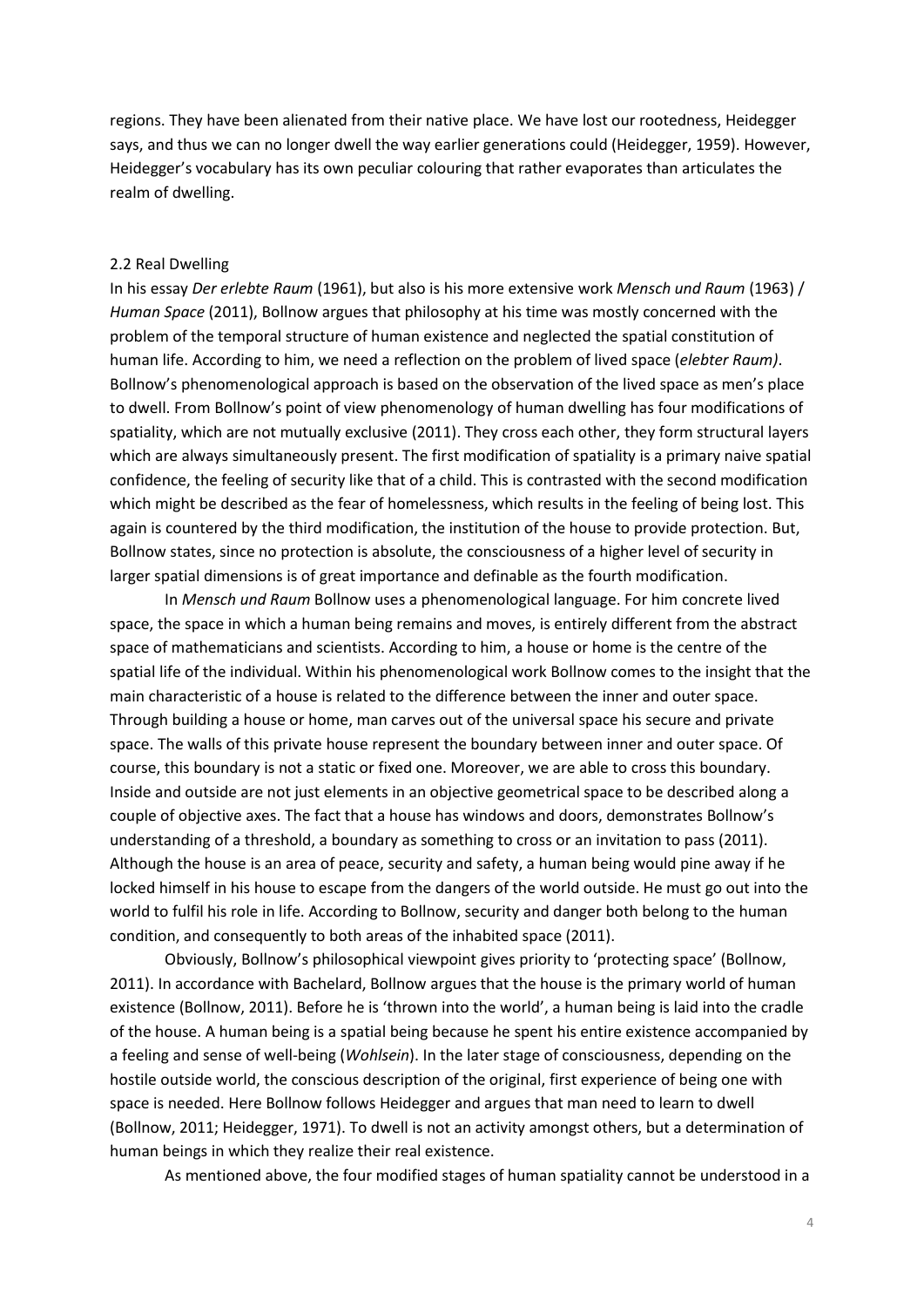chronological sequence. Throughout life they cross each other in a rich context. Yet the perception of spatiality isn't evident. Spatiality also reclaims man. Concretely this is shown through the responsibility of human beings towards dwelling. Since spatiality is no coincidence, but an existential essence of human existence, the concern for dwelling is paramount and of great importance. Through dwelling, the whole being of man is involved. Bollnow's concern for real dwelling (*das wahre Wohnen*) constantly moves between two antipodes: not-dwelling in the sense of a feeling of being thrown into the world on the one hand and a false dwelling inside a locked house on the other hand. According to Bollnow, the task of real dwelling consists of three claims. First, to settle at a particular place in space and create an area of privacy and security. Second, to challenge and involve the threatening and dangerous outer space in human life because there should always be a tension between these two areas which are both essential to the human, spatial existence. And third, Bollnow argues, man must overcome his naïve believe in the strength of the house. While dwelling in a house (inner space) man must try to entrust universal space (outer space).

Just as Heidegger*,* Bollnow situates real dwelling inside a house, a home (Bollnow, 2011; Heidegger, 1971). Nevertheless with one significant difference. Unlike Heidegger, Bollnow argues that real dwelling is not determined by the design of the house but the life inside of it. Bollnow goes further than Heidegger through noticing that dwelling is only thinkable as dwelling-together. Dwelling is only possible within a community, and, Bollnow adds, the true house longs for a family (2011).

*The dwelling of a bachelor could hardly appear intimate to us, and it will never be possible to a widower to preserve this intimacy that formerly held sway here. In such a case it inevitably vanishes away by degrees. It is equally true that one must be a couple, as human nature demands, to create intimacy around and between ourselves. (Bollnow, 2011: 145)*

According to Bollnow, real dwelling is only possible when man, woman (and children) come together under one roof as a nuclear family. In *Mensch und Raum,* Bollnow clearly demonstrates that dwelling is not only searching for intimacy [*Geborgenheit* (Bollnow), initially based on *intimité* (Minkowski)] in space (*Raum*) and at a certain place (*Ort*), but, above all, between other human beings. In itself, Bollnow's finding that real dwelling is only possible as dwelling-together is valuable, but the fact that he visualizes this dwelling as the living together of a nuclear family makes it difficult to use this concept as a potential answer to the current housing need and need for housing (in Flanders).

### **3 A Postmodern Approach**

By explaining the *fourfold,* that is by saving the earth, receiving the sky, awaiting the divinities and initiating their own nature, Heidegger comes to a similar definition of dwelling as Bollnow who uses the eternal link between inner and outer space. In essence, for both philosophers, dwelling is a constant quest for balance and stability – shaped inside a house, a home. What is striking and problematic within the writings of Heidegger and Bollnow is their representation of this house/home. Both seem to be captured by their specific social and historical contexts. In spite of the fact that a general definition of dwelling is achieved, Heidegger in his mythical *Bauen Wohnen Denken* visualizes a real house as a historical Black Forest farmhouse*.* Although he adds that he does not want to turn back to this traditional way of housing, a contemporary solution is missing in his approach. And also in Bollnow's *Mensch und Raum* we encounter a problematic gap. In comparison with Heidegger, Bollnow does not use concrete images to explain dwelling inside a house, but he argues that dwelling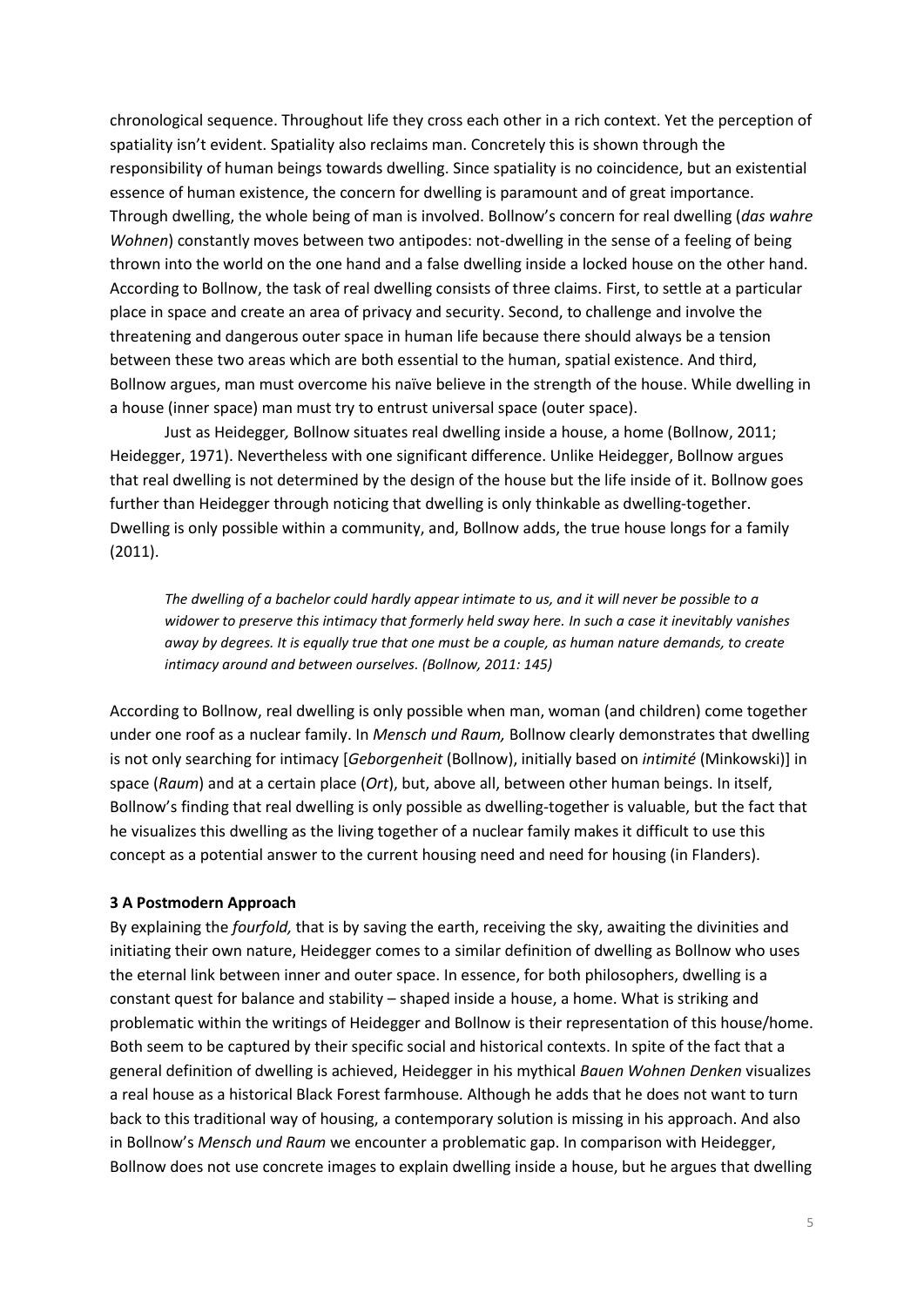itself is only possible when man, woman (and children) come together under one roof as a nuclear family. In fact a certain dynamism is missing within the phenomenology of dwelling. It's static character hinders us to rethink contemporary dwelling concepts.

To explore the conceptual roots of multigenerational dwelling we therefore need to investigate supplementary concepts that can be linked better to our current housing needs. Our aim is definitely not to reject the essence of dwelling we found in phenomenological thinking, but to demonstrate that this dwelling should be broadened by a postmodern approach. Consequently we enrich the phenomenological essence of dwelling through rethinking it in a more dynamic way.

## 3.1 Rhizomatic Thinking

In the work of Deleuze and Guattari conflicts between the static and the dynamic play an important role. Deleuze and Guattari introduce numerous concepts like the rhizome, smooth space and the nomad which they place opposite to the tree-structure, striated space and the State. The concepts both philosophers introduce are in a continuous struggle witch each other. The dynamic concepts are regarded as productive, the fixed structures as non-productive. In the work of Deleuze and Guattari, production is regarded as creativity, innovation, the development of concepts outside the existing routines and expectations.

In the introduction of *Mille Plateaux* (1980) / *A thousand Plateaus* (1988), Deleuze and Guattari summarize the main characteristics of a rhizome: unlike trees or their roots, the rhizome connects any point to any other point, and its traits are not necessarily linked to traits of the same nature; it brings into play very different regimes of signs. The rhizome is neither reducible to the One nor to the multiple. It is not the One that becomes two or even directly three, four, five etc. It is not a multiple derived from the One, or to which One is added. It is not composed of units but of dimensions, or rather directions in motion. 'A rhizome has no beginning or end; it is always in the middle, between thing, interbeing, *intermezzo'* (Deleuze & Guattari, 1988: 27). According to Deleuze and Guattari, it constitutes linear multiplicities with 'n' dimensions having neither subject nor object. When a multiplicity of this kind changes dimension, it necessarily changes in nature as well, it undergoes a metamorphosis. 'Unlike the graphic arts, drawing or photography, unlike tracings, the rhizome pertains to a map that must be produced, constructed, a map that is always detachable, connectable, reversible, modifiable, and has multiple entranceways and exits and its own lines of flight' (Deleuze & Guattari, 1988: 21). Beside the phenomenological view in which dwelling is a form of a nest (Bollnow and Heidegger), where people open a space of being, an intimate and secure bordered place, sheltering themselves for the outside world, a conceptual view could be distinguished in which dwelling is driven by a need to free oneself from a binding order and border of home, through a constant be-coming and estrangement, hence by constantly othering oneself.

In order to understand contemporary multigenerational dwelling there is a need to relate these two ends of the dwelling continuum. Recent architectural realisations in Germany (e.g. Stadthaus statt Haus, 2002), Austria (e.g. Sargfabrik, 2000) and Scandinavian countries (e.g. Lange Eng, 2008) demonstrate that the borderline between private and communal space inside multigenerational dwellings necessarily moves between a crucial need for privacy and communality as an antipole, making borders in an ontological sense intrinsically and unavoidably always a shifting line in the sand (Deutsch, 2007; Fuchs & Orth, 2003; Scherf, 2006).

### 3.2 The Foam Metaphor

In our view, Peter Sloterdijk's imaginative *Sphären* (Spheres) trilogy could help as a conceptual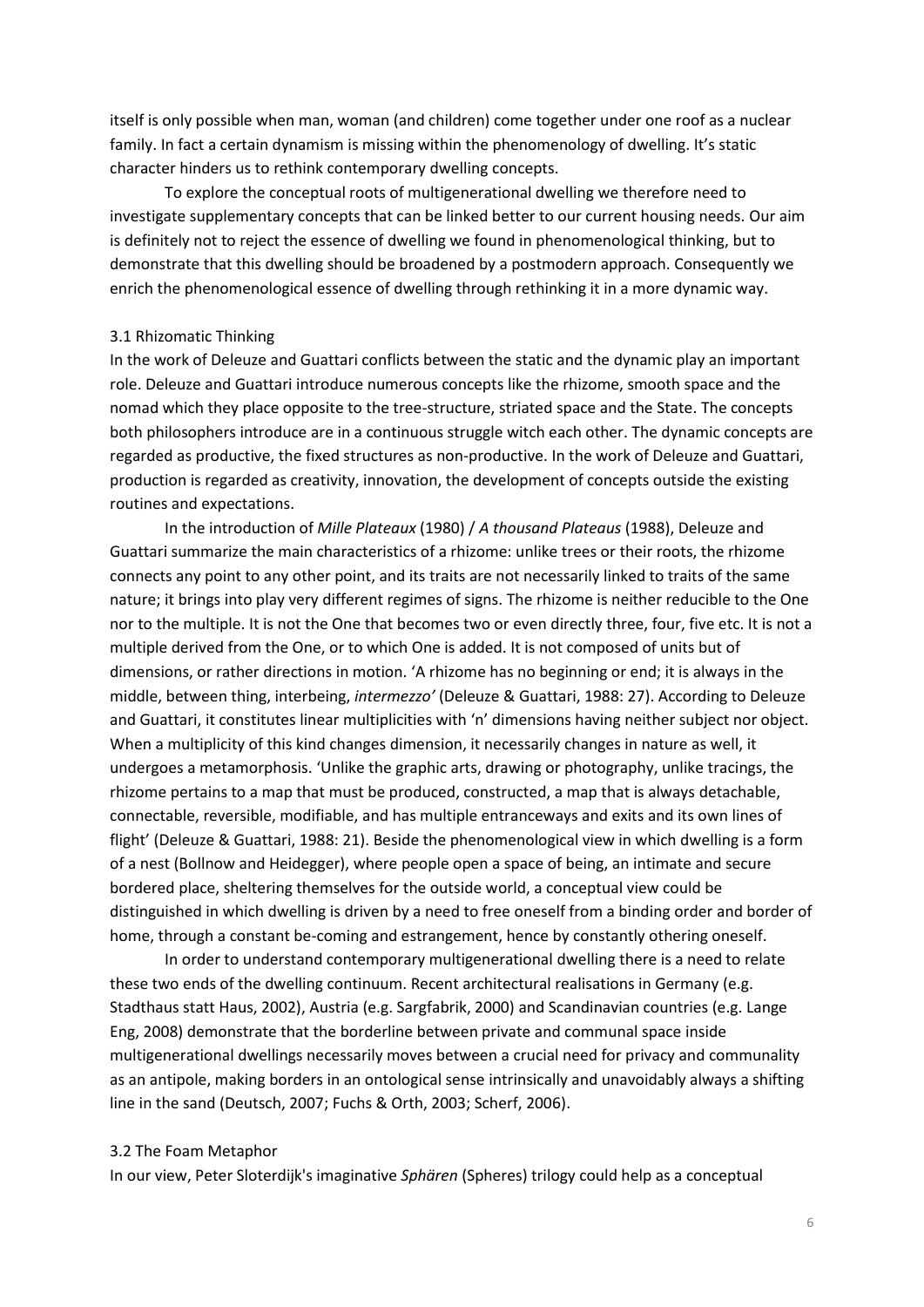stimulus to create that much needed bridge between the bordering efforts of nesting and the desire to escape from it. A sphere, according to Sloterdijk, can be understood as a socially created, selfanimated space, in which a commonality of experience is rendered possible and where human beings find protective refuge from the outside world (1998). Sloterdijk calls this space a sphere in order to indicate that we are ourselves 'space-creating beings', and that we cannot exist otherwise than in these 'self-animated spaces' (1998). For Sloterdijk social forms of togetherness thus acquire a somewhat 'morphological' connotation (Klauser,2010: 329). Being-in-the-world, for the German philosopher, is always being-in-spheres: that is, living under commonly semiotic skies (Sloterdijk, 1998), in self-animated spaces of togetherness. Latour therefore argues that spheres are useful for describing local, fragile, and complex 'atmospheric conditions' (2011). Sloterdijk is not concerned with form as an immutable value, but with formation as a process (Klauser, 2010). Sloterdijk claims that a theory of spheres always converges with a theory of mediation (1998). His main emphasis lies on the processes and modes of mediation of human relationships that create and articulate vital spherical geometries of individuals and social groups (1998).

The three volumes of the spherology *Sphären* unfold life's spherical constitution on several different scales (Van de Ven, 2002). The first volume, *Sphären I: Blasen,* is about micro-spheres, more specifically so-called bubbles, i.e., dyadic relations that make up the tiniest possible forms of sociality (Borch, 2011). Examples of such bubbles include pair relations such as that between foetus and placenta (Sloterdijk, 1998). 'One of the key ideas in the analysis of bubbles is that the pair or couple is always primary to the individual' (Borch, 2011: 30). In fact Sloterdijks position correspondents to Bollnow's finding that real dwelling is only possible as dwelling-together (1963). However, Sloterdijk himself neglects this possible link.

The second volume in the trilogy, *Sphären II: Globen,* studies macro-spheres, or globes. This part offers a history of globalization, as it demonstrates how, from Greek mythology to Christian theology, the notion of the One Sphere (the One Globe, or God) formed a predominant 'thoughtfigure' (Sloterdijk, 1999). Yet God's death implied the implosion of the One Sphere, which was replaced with a plurality of minor spheres (Borch, 2011).

The third volume of Sloterdijk's trilogy, *Sphären III: Schäume*, investigates this spherical diversity under the name of foams. Actually, the transition from the second to the third book refers to a modernization theory. It demonstrates how, in our modern society the belief of a grand unity has dissolved and how, instead, a heterogeneous social order has emerged which has no centre and which is characterized by no overarching logic (Borch, 2011). Indeed, when faced with a world of foams, we are confronted with an image of a rather fragmented society where different life forms are only scantily related to one another. This is also the key message Sloterdijk delivers when he defines foam as 'co-isolated associations' or as 'connected isolations' (Sloterdijk, 2004: 302). A certain association can be recognized, but in social foam human beings live their lives as isolated bubbles that only share membranes with their neighbours.

Although it only constitutes one part of the entire sphere project, Sloterdijk's foam is a very complex and multifaceted phenomenon. Linked to the theme of this paper three aspects of Sloterdijk's foam metaphor should be emphasized. One relates to how foam is composed, the other one is broader and regards the rhizomatic relations of foam bubbles, finally the third aspect concerns the architectural dimension pertinent to foam.

First, as mentioned above, Sloterdijk develops a theoretical argument according to which 'the globe as an all-encompassing meaning sphere has imploded and been replaced by a plurality of coisolated foam bubbles' (Borch, 2011: 30). The metaphor of foam refers to its physical counterpart, as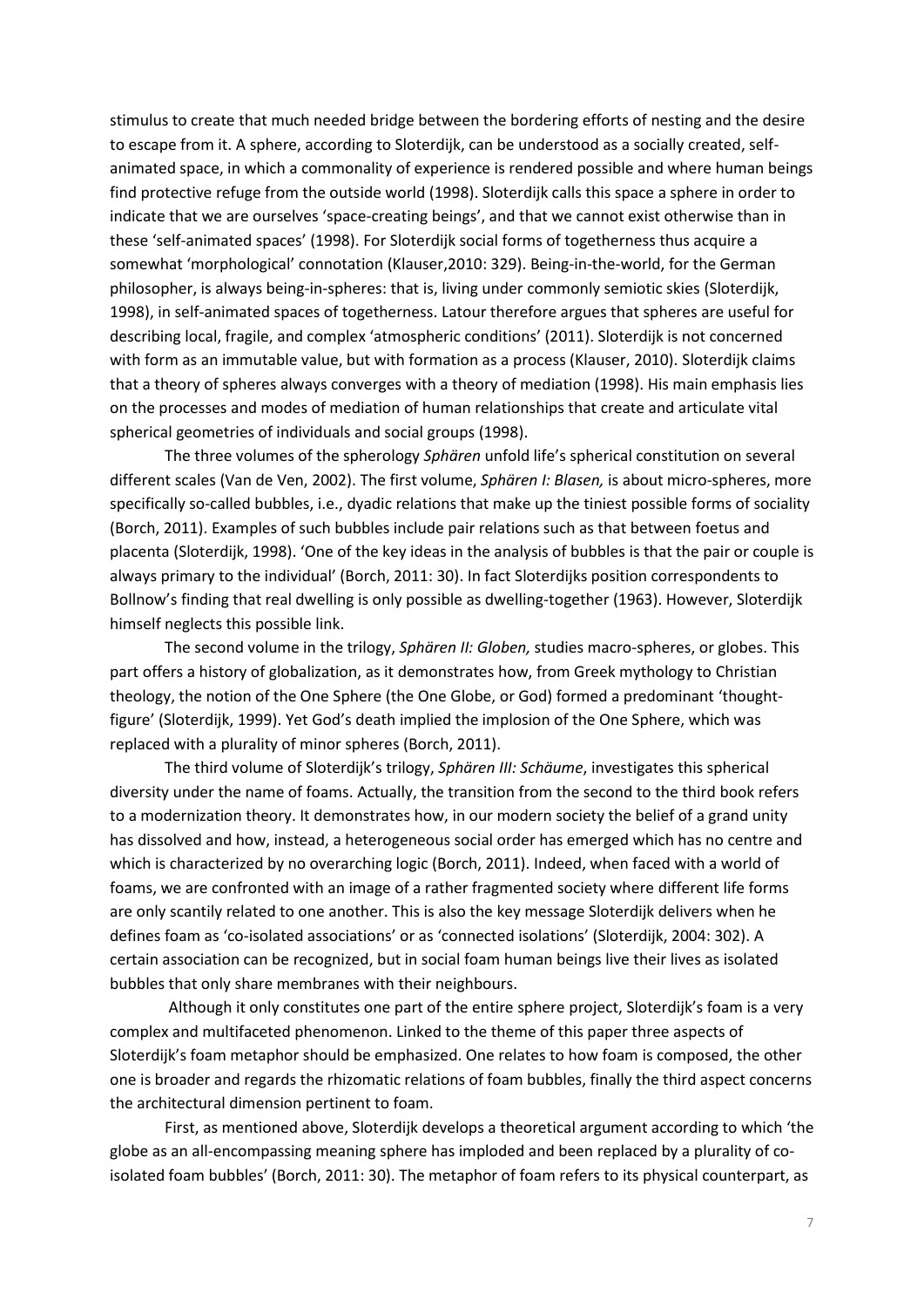it appears in a wash tub of soap bubbles. Every bubble represents a singular entity or unit, which is at once detached and isolated from other bubbles and connected to its direct neighbours through the membranes they share. The shared membranes imply co-fragility. If one foam bubble bursts, this will always affect the neighbouring bubbles in the 'spherical society'. Within this framework Sloterdijk rejects usual conceptions of society and launches his own alternative: By 'society' he understands an aggregate of micro-spheres (couples, households, companies, associations) of different formats that are nearby to one another like individual bubbles in a mound of foam. Additionally, they are structures one layer over/under the other, without really being accessible to or separable from one another (Borch, 2009; Sloterdijk, 2004). Each cell in the structure of foam establishes a self-animated world of its own, whilst being defined by the fragile boundary it shares with its direct neighbours. Sloterdijk's emphasis on the resulting state of co-isolation and co-fragility (2004: 255) highlights each cell's need to create and preserve mediated relationships with the exteriority.

Second, foam per definition compromises a large variety of bubble sizes and shapes, without presenting a clear centre (Sloterdijk, 2004). Sloterdijk's foam metaphor captures the pluralism of contemporary world creations, allowing to understand modern individualism as multiplicities of loosely touching cells of life worlds (Klauser, 2010; Sloterdijk, 2004). Foam, in this case, can certainly be linked to the above mentioned rhizome. Foam allows us to picture the rhizomatic bubble or sphere not as a singular unit, but in ever present contact with a multitude of other monadic bubbles, appearing and disappearing over time (Frichot, 2009). 'The beauty of bubbles is in their irregular, not quite spherical instantiations: when bubbles, individuals, or beings, human and non-human, amass and cohere, their influence on one another creates all manner of formal distortion' (Frichot, 2009: 4). If we consider the behaviour of foam as a medium, and transfer this medium ismorphically into an understanding of modern dwelling, composed of co-isolated, but adjacent bubbles, then, Slotterdijk argues, whatever the degree of isolation established by receptive individuals might be, they are always co-isolated islands that are connected to a network of adjacent islands constituting rhizomatic structures (Sloterdijk, 2004). These structures are all 'confederations of life, and in each instance they circulate the midst of material stuff of architectural surrounds, which should not be divided off, or considered distinct from these networks' (Frichot, 2009).

The third and final point is Sloterdijk's interest in the architectural dimensions of foam. This interest in architectural matters is a reflection of his concern with the spatial embeddedness of foam and spheres. Most importantly for the present purposes, architecture is a crucial way of establishing immunity, whether this is done by creating thick, stable walls or by living in mobile architectures that allow for pre-emptive escape (Borch, 2011). The emphasis on the immunity created by architecture leads Sloterdijk to describe the residence as a spatial immune system (Sloterdijk, 2004). It is through the medium of foam that we can address the idea of contemporary dwelling as a foaming mass of relations that is ever-transforming, that is composed of bubbles of affect and percept that spring up only to disappear again, fleetingly. Bruno Latour, a particular champion of Sloterdijk's work for architecture, insists that 'Sloterdijk is the thinker of architecture' today (Latour, 2008: 125). If we take foam as a medium that only fleetingly allows the identification of provisional identities (or bubbles) then the task for the designer, Latour suggests, is to create the conditions of cohabitation. According to Sloterdijk, one of the challenges of modern collectives, is that of 'creating spatial conditions that enable both the isolation of individuals, and the concentration of isolated entities into collective ensembles of cooperation and contemplation' (2004: 607 – own translation). And, he adds, 'this calls for a new commitment on the part of architecture' (Sloterdijk, 2004: 607 – own translation).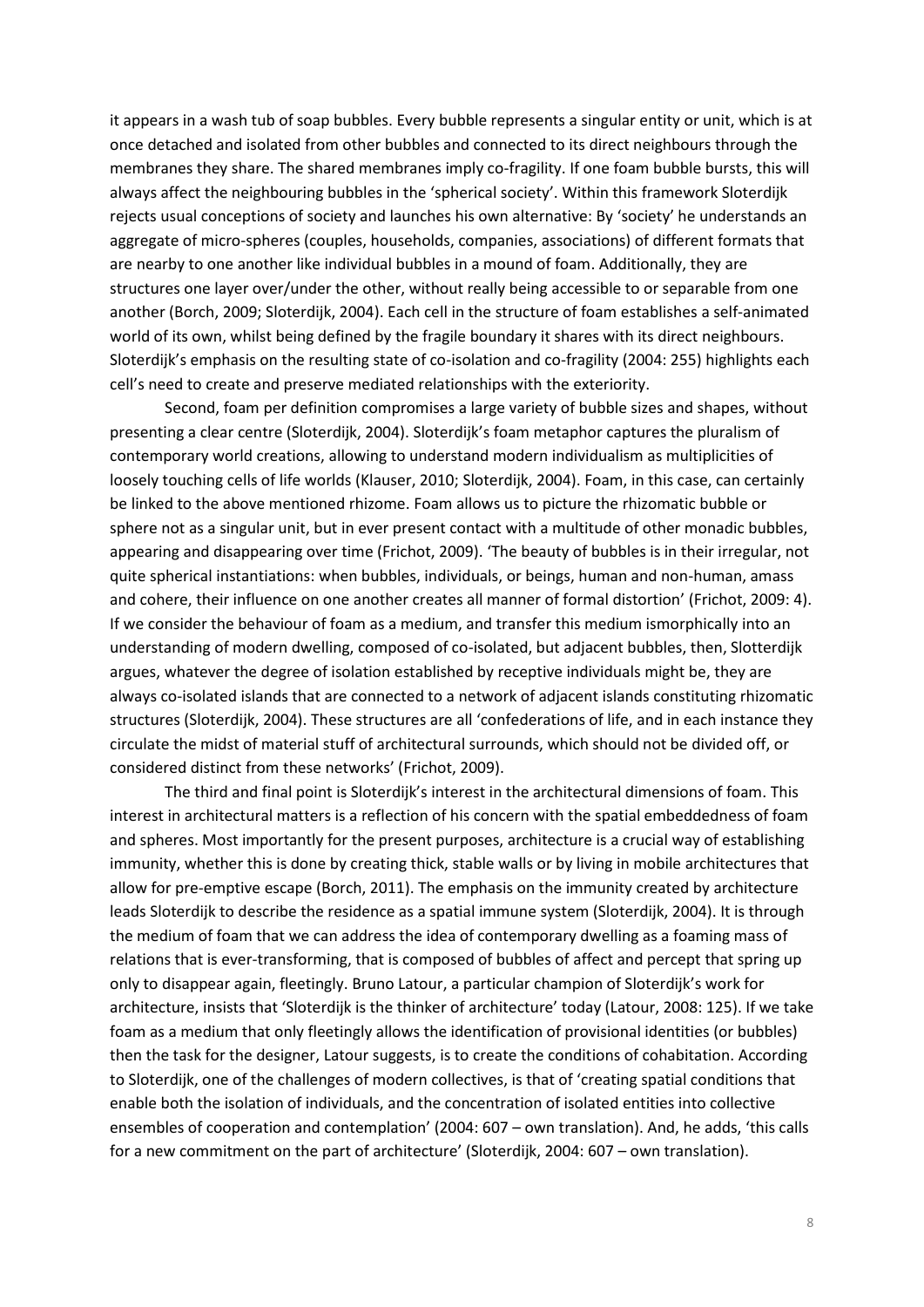## **4 Towards a Spherical Understanding of Multigenerational Dwelling**

In order to find the conceptual roots for postmodern multigenerational dwelling we studied two generations of thinkers. With the first generation, Heidegger and Bollnow, we learned that dwelling is not only searching for intimacy (*Geborgenheti)* in space (*Raum*) and at a certain place (*Ort*), but, above all, between other human beings. Both, Heidegger and Bollnow, use a phenomenological language to demonstrate that lived space, the space in which a human being perceives and moves, is entirely different from the abstract space of mathematicians and scientists. For both, Heidegger and Bollnow, the house or home is the center of spatial life.

Since Bollnow' and Heidegger's search for the phenomenological essence of dwelling results in a static and inflexible approach on dwelling we set our sights on a second generation of thinkers: Deleuze, Guattari and Sloterdijk. From our point of view, especially Sloterdijk's foam theory succeeds in re-describing dwelling through defining its creation-potential, rhizomatic character and architectural applicability. The phenomenological essence of dwelling, like it is described in the work of Heidegger and Bollnow, is not completely rejected here – it is further developed en enriched. The example of multigenerational dwelling makes this very clear.

Through a critical study of Heidegger and Bollnow we learned that dwelling is an everlasting search for intimacy in space, at a specific place, but, most of all, between other human beings. In the  $21<sup>st</sup>$  century we have to admit that this can no longer exclusively result in the cohabitation of one nuclear family inside a detached house. Sloterdijk's foam theory allows us to rethink dwelling in a postmodern and dynamic way. Of course dwelling remains seeking for intimacy (*Geborgenheit*) in space (*Raum*), at a certain place (*Ort*), between other human beings, but one specific housing concept is not imposed here. Like other housing concepts, multigenerational dwelling receives its right to exist as a sequence of bubbles accompanying a state of co-isolation and co-fragility.

Additionally, and in contrast to the traditional dwelling of a nuclear family, where all family members occupy hierarchically structured positions, the foam metaphor allows us to rethink dwelling in a more rhizomatic and thus anti-hierarchical way. With some courage one might say that postmodern dwelling concepts as multigenerational dwelling, might be a more appropriate cornerstone for our postmodern society than the traditional nuclear family. In small, spherical communities - in state of co-isolation and co-fragility – human beings realize what democracy in essence means.

*All being-in-the-world possesses the traits of coexistence. The question of being so hotly debated by philosophers can be asked here in terms of the coexistence of people and thingsin connective spaces. That implies a quadruple relationship: Beings means someone (1) being together with someone else (2) and with something else (3) in something (4). This formula describes the minimum complexity you need to construct in order to arrive at an appropriate concept of world. Architects are involved in this consideration, since for them being-in-the-world means dwelling in building. A house is a threedimensional answer to the question of how someone can be together with someone and something in something. In their own way, architects interpret this most enigmatic of all spatial prepositions, namely the "in". (Sloterdijk, 2009)*

Last but not least, Sloterdijk directs our attention to the role of architecture as an often forgotten player in the theory of dwelling. Architecture certainly regulates the conditions of cohabitation. When housing needs change and new dwelling concepts arise, a new commitment on the part of architecture should not be neglected. Perhaps this is Sloterdijk's main contribution to the phenomenological essence of dwelling.